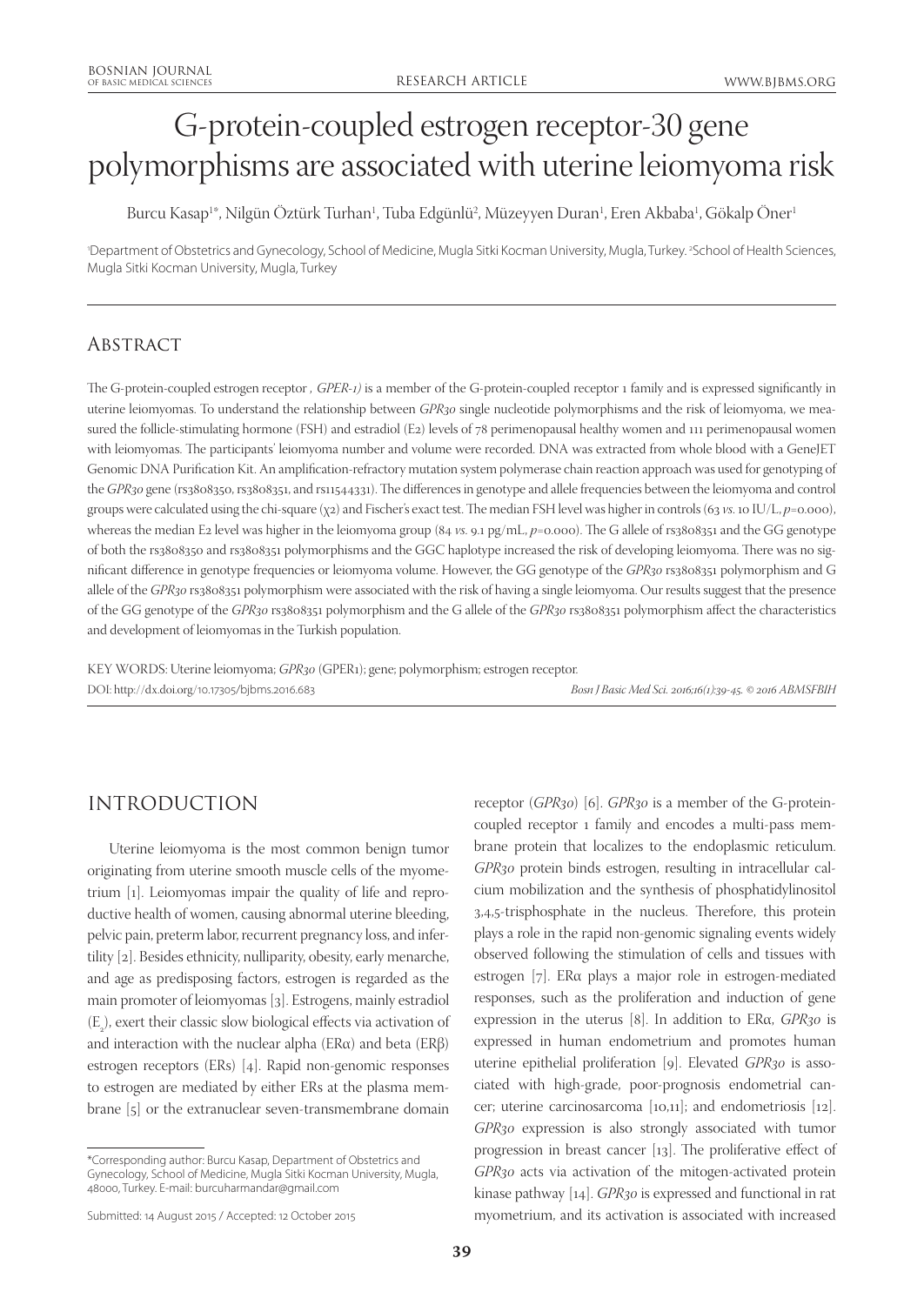contractility in rat myometrial cells [15]. Subsequently, *GPR30* was detected in the human myometrium at term in pregnancy, but its contribution to mediating estrogen action in the myometrium during labor was less than that of  $ER\alpha$  [16].  $ER\alpha$ is also more highly expressed in leiomyoma than in the myometrium [17], whereas ERβ is expressed in both myometrium and leiomyoma tissues [18]. Recently, *GPR30* was also found to be more highly expressed in leiomyoma than in matched myometrium [19]. More than 1,000 single nucleotide polymorphisms (SNPs) of the *GPR30* gene have been identified (http// www.ncbi.nlm.nih.gov/snp/). We selected three nonsynonymous SNPs of the *GPR30* gene as genotyping targets based on the HapMap project database (http://hapmap.ncbi.nlm. nih.gov/): rs3808350, rs3808351, and rs11544331. Functionally, SNPs are nonsynonymous polymorphisms. The rs3808350 and rs3808351polymorphisms are located in the 5'-region of the *GPR30* gene; rs11544331 is located in exon 3 and leads to a Pro16Leu amino acid substitution [20]. We hypothesized that *GPR30* gene SNPs might affect susceptibility to leiomyoma development and leiomyoma characteristics because cumulative estrogen exposure contributes to the development of leiomyoma [21]. The first genome-wide association study of leiomyoma was conducted in a Japanese population and showed that three loci on chromosomes 10q24.33, 22q13.1, and 11p15.5 had significant genome-wide associations with leiomyomas. However, *GPR30* polymorphisms have not been investigated in human leiomyoma. We investigated the association between *GPR30* gene polymorphisms and leiomyoma for the first time. We compared the genotype, haplotype, and allele frequencies of three *GPR30* SNPs in women with leiomyoma and healthy perimenopausal women as well as within leiomyoma subgroups based on leiomyoma number and size. These comparisons were performed to determine whether *GPR30* SNPs are related to the risk and characteristics of leiomyoma and to evaluate the early diagnostic potential of those SNPs.

# MATERIALS AND METHODS

## Study population

This study was conducted in the Department of Obstetrics and Gynecology, Muğla Sıtkı Koçman University, School of Medicine. The study population comprised 78 perimenopausal healthy women (age, 40–55 years) who visited our hospital for routine gynecological examinations and 111 perimenopausal women (age, 40–55 years) with leiomyoma seen from January 2015 to April 2015. All participants underwent transvaginal or pelvic ultrasonography to detect leiomyoma. The volume of each leiomyoma was calculated using the formula  $0.521 \times D1 \times D2 \times D3$ , where D1, D2, and D3 are three perpendicular dimensions (length, width, and depth). In patients with more than one leiomyoma, the volume was the

sum of all leiomyoma measurements. Age, body mass index  $(BMI)$ , and  $E<sub>2</sub>$  and follicle-stimulating hormone (FSH) levels were recorded. Patients with endocrinological disorders, on hormone therapy, or with a history of myomectomy were excluded from the study. The patients with leiomyoma were subcategorized according to leiomyoma number (single or multiple leiomyomas) and leiomyoma volume (<20 mL, 20–100 mL, and >100 mL).

#### Ethics

The study protocol was approved by Muğla Sıtkı Koçman University Medical Sciences Ethics Committee (2015-7), and informed consent was obtained from all participants. This study was performed in conformity with the Declaration of Helsinki, as revised in 2000.

#### Hormone evaluation

Blood for measuring the FSH and  $E_{\rm z}$  levels was drawn from an antecubital vein and analyzed using an electrochemiluminescence immunoassay.

#### DNA extraction and genotyping

Venous blood samples (2 mL) were collected in Vacutainer tubes containing sodium/potassium EDTA. DNA was extracted with a GeneJET Genomic DNA Purification Kit (Thermo K0772; Thermo Fisher Scientific, Waltham, MA, USA). We used the amplification refractory mutation system polymerase chain reaction (PCR) approach for genotyping SNPs of the *GPR30* gene. PCR was performed in a 25-μL volume with 100 ng of DNA, 100 μm dNTPs, 20 pmol of each primer, 1.5 mM  $MgCl<sub>2</sub>$ , 1× PCR buffer with  $(\mathrm{NH}_{4})_{2}\mathrm{SO}_{4}$ , and 2 U of *Taq* DNA polymerase (Thermo Scientific EP0401), using an automated thermal cycler (Techne Flexigene, Cambridge, UK). The primer sequences and PCR conditions are listed in Table 1. The PCR products were separated at 120 V for 40–50 minutes on 2.5% agarose gels containing 0.5 mg/mL ethidium bromide. We used a 100-bp DNA ladder (Fermentas Vilnius, Lithuania) as the size standard for each gel lane. The gel was visualized under ultraviolet light using a gel electrophoresis visualizing system (Vilber Lourmat Deutschland, Germany).

#### Statistical analysis

All of the frequency and statistical calculations were performed using SPSS, ver. 20.0 (IBM Corporation, Armonk, NY, USA). Calculated continuous variables are presented as median and range, and categorical variables are presented as proportions. The independent sample *t*-test and the Mann– Whitney *U*-test were used to compare continuous variables between two groups. Chi-square analysis and Fisher's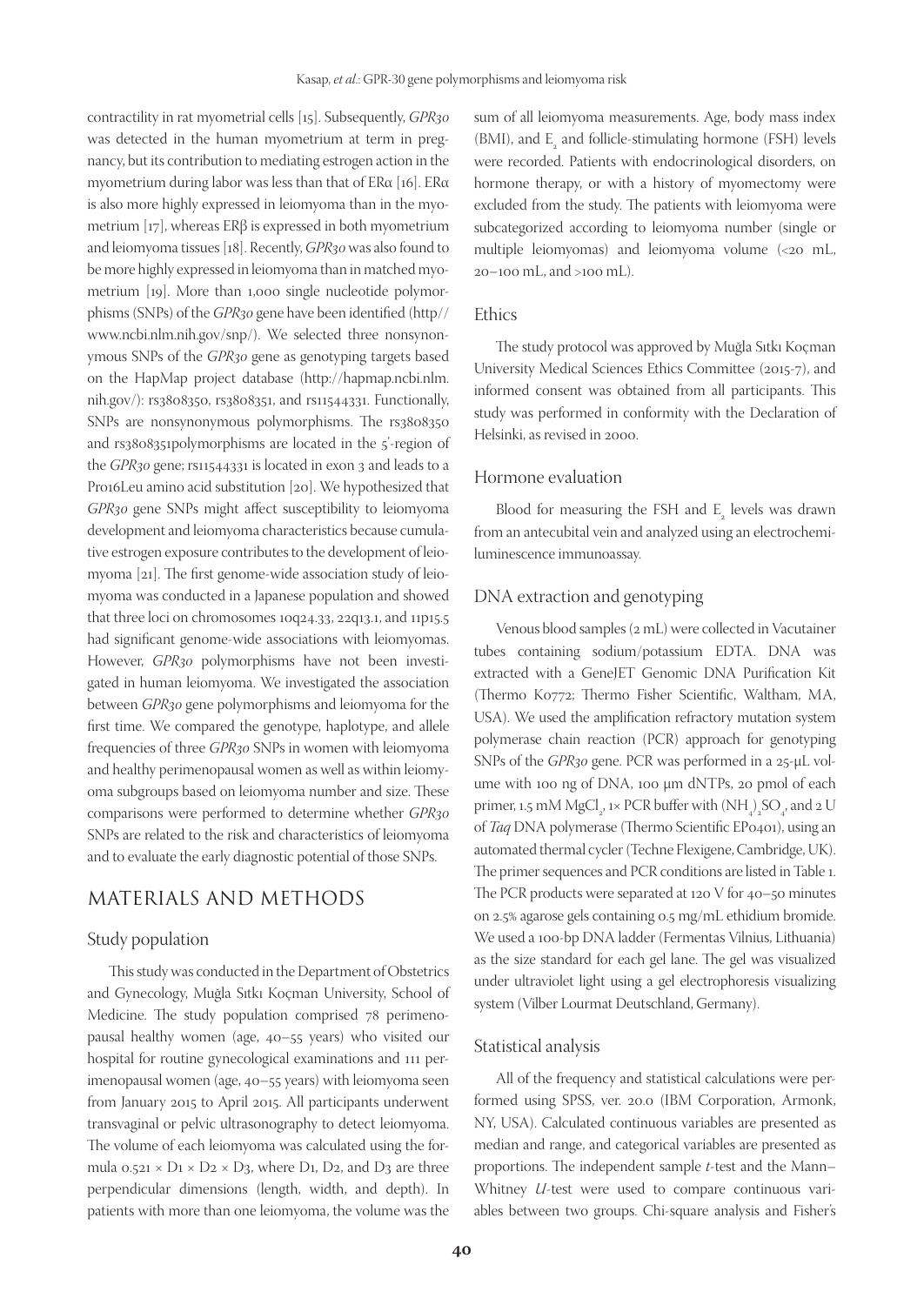| <b>TABLE 1.</b> Oligonucleotides and PCR conditions used for SNPs of <b>GPR30</b> genes |  |  |
|-----------------------------------------------------------------------------------------|--|--|
|-----------------------------------------------------------------------------------------|--|--|

| Gene              | Polymorphism | Primers                                                              | Temperature of annealing                                            | PCR products                                                  | Reference             |
|-------------------|--------------|----------------------------------------------------------------------|---------------------------------------------------------------------|---------------------------------------------------------------|-----------------------|
| GPR <sub>30</sub> | rs3808350    | P <sub>1</sub><br>P <sub>2</sub><br>P <sub>3</sub><br>P <sub>4</sub> | 59                                                                  | A allele: 205 bp<br>G allele: 294 bp<br>Outer primers: 450 bp | Giess M. et. al. 2010 |
|                   | rs3808351    | P <sub>5</sub><br><b>P6</b><br>P7<br>P8                              | 60                                                                  | G allele: 196 bp<br>A allele: 231 bp<br>Outer primers: 385 bp |                       |
|                   | rs11544331   | P <sub>9</sub><br>P10<br>P11<br>P12                                  | C allele: 198 bp<br>T allele: 237 bp<br>60<br>Outer primers: 391 bp |                                                               |                       |

P1: 5'-CTATTTTTAAGTGACATGTCGCA-3', P2: 5'-TAAAAATTCAAACCTTGAAATATCC -3', P3: 5'-CAGTACAAGTTACTTACCCGCC -3' P4: 5'-ATATGTACCTTTTTGT ATTTGGATGATA-3', P5: 5'-GGCTTGGGGGGCCTCGCTATG-3', P6: 5'-CGATGGCCGCCCCATGAGTGT-3', P7: 5'-CTCATACTCAGCGGACAAAGGATCACTCAGC-3', P8: 5'- CTGCTCATGGTTGCGGATTTCACAGTCT-3', P9: 5'-GGGCGTGGGCCTGGAGATGTAACC-3' P10: 5'-CGCAGGCTGCGCGGTGCATA-3', P11: 5'-AACAAACCCA ACCCAAACCACCACAGGT-3' P12: 5'-AGCCGATGGGGAAGAGGAAGATGGTGTA-3'

exact test were used to compare frequencies of the *GPR30* genotypes, haplotypes, and alleles between the patients in the leiomyoma and control groups and within the leiomyoma subgroups, with  $p<$  0.05 considered statistically significant.

## RESULTS

The patient cohort characteristics are summarized in Table 2. Briefly, the study included 111 patients with leiomyoma and 78 controls. There were no significant differences in median age, hemoglobin level, or BMI between the leiomyoma and control patients (*p*=0.530, *p*=0.183, and *p*>0.05, respectively). The median FSH level was higher in the control group (63 *vs.* 10 IU/L, respectively;  $p$ =0.000), while the median E2 level was higher in the leiomyoma group (84.0 *vs*. 9.1 pg/mL, respectively; *p*=0.000), as shown in Table 2.

The genotype and allele frequencies of the *GPR30* gene polymorphisms (rs3808350, rs3808351, and rs11544331) are shown in Table 3. All of the observed genotype frequencies were at Hardy–Weinberg equilibrium in the controls (*p*>0.05). The respective frequencies of the GG, AG, and AA genotypes for the rs3808350 *GPR30* polymorphism were 17.9%, 47.4%, and 34.6% in the control group and 33.3%, 29.7%, and 36.9% in the leiomyoma group. The relative risk for developing leiomyoma in individuals with the rs3808350 *GPR30* GG genotype was higher than with the AG genotype ( $p$ =0.017) (Table 3). The GG, GA, and AA genotype distributions of the rs3808351 *GPR30* polymorphism were 28%, 32%, and 18% for the controls and 57%, 45%, and 9% for the leiomyoma patients. The relative risk for individuals with the GG genotype of the rs3808351 *GPR30* polymorphism was higher than with the AA genotype (*p*=0.08) (Table 3). In the allele frequency analysis, individuals with the rs3808351 *GPR30* polymorphism G allele had a higher risk of developing leiomyoma than did individuals with the A allele  $(p=0.004)$  (Table 3). There were no significant associations between the allele distributions for the rs3808350 *GPR30* polymorphism (*p*=0.250) or between the genotype and allele

| <b>TABLE 2.</b> The demographic and clinical characteristics of patients |
|--------------------------------------------------------------------------|
| with uterine leiomyoma and controls                                      |

| Variables       | Groups             |                   |           |  |
|-----------------|--------------------|-------------------|-----------|--|
|                 | Control $(n=78)$   | Myoma $(n=111)$   | $p$ value |  |
| Age (years)     | $44(40-56)$        | $45(40-55)$       | 0.530     |  |
| Hb(g/dl)        | 13.10 (11.10-14.1) | 12.9 (7.8-14.3)   | 0,183     |  |
| FSH (mIU/ml)    | $63.0(8.0-80.6)$   | $10(0.76 - 83.4)$ | 0.000     |  |
| $E_{2}$ (pg/mL) | $9.1(7.03-14.1)$   | 84 (8.02-559)     | 0.000     |  |
| BMI             | 28.52 (17.3-45.4)  | 27.10 (18.2-43.5) | p > 0.05  |  |

Data were expressed as medians (with ranges). Hb: Hemoglobin, FSH: Follicle stimulating hormone, E<sub>2</sub>: Estradiol, BMI: Body mass index. A  $p$ <0.05 was regarded as statistically significant

distributions for the rs11544331 *GPR30* polymorphism among the control and leiomyoma patients (*p*=0.346 and *p*=0.208, respectively). Haplotype analysis of the rs3808350, rs3808351, and rs11544331 *GPR30* polymorphisms revealed that the GGC haplotype frequency was 19.8% in leiomyoma patients and 6.3% in the controls, and the difference was significant (OR=3.00; 95% CI, 1.395–6.450) (Table 4). Thus, the GGC haplotype increased the risk of development of leiomyoma by three times.

The distributions of the *GPR30* rs3808350, rs3808351, and rs11544331 genotypes and alleles according to leiomyoma number and size were also examined. There were no significant differences between the *GPR30* rs3808350, rs3808351, and rs11544331 polymorphism genotype (*p*=0.170, *p*=0.104, and *p*=0.596, respectively) or allele (*p*=0.915, *p*=0.195, and *p*=0.228, respectively) frequencies and leiomyoma range in size (data not shown). In relation to leiomyoma number, the GG genotype of the *GPR30* rs3808351 polymorphism and G allele of the *GPR30* rs3808351 polymorphism increased the risk for having only one leiomyoma (*p*=0.028 and *p*=0.011, respectively) (Table 5).

# DISCUSSION

We hypothesized that *GPR30* gene SNPs might affect the susceptibility to leiomyoma development and leiomyoma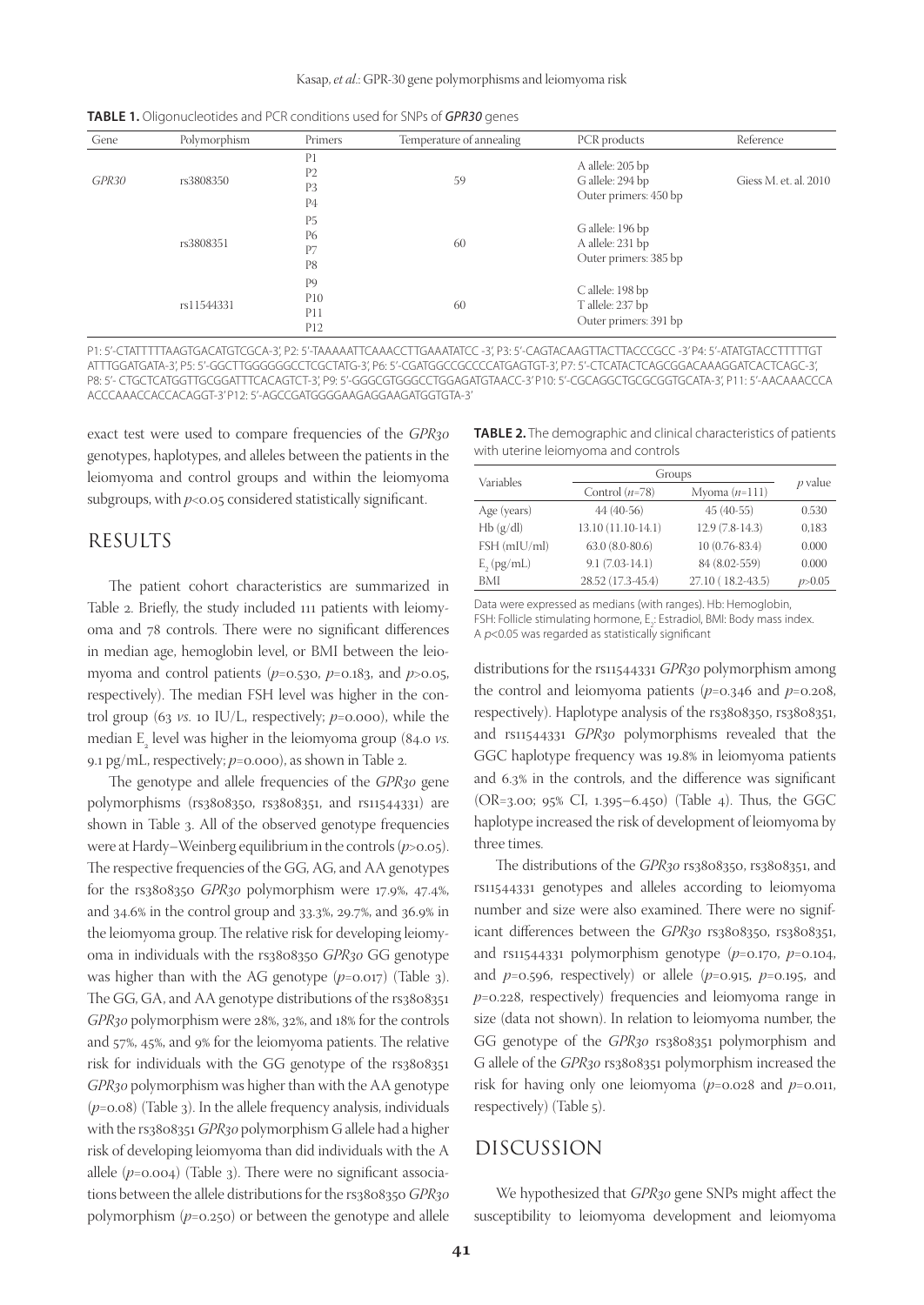Kasap, *et al*.: GPR-30 gene polymorphisms and leiomyoma risk

**TABLE 3.** Distributions of *GPR30* genotypes and allele frequencies and the risk of uterine leiomyoma development.

|                     | Healthy controls $n$ (%) | Cases $n$ (%) | $\chi^2$ p value | OR (95% CI)            |  |
|---------------------|--------------------------|---------------|------------------|------------------------|--|
| Genotype rs3808350  |                          |               |                  |                        |  |
| GG                  | 14(17.9)                 | 37(33.3)      | 0.017            | Reference              |  |
| AG                  | 37(47.4)                 | 33(29.7)      |                  | $0.587(0.299 - 1.154)$ |  |
| AA                  | 27(34.6)                 | 41(36.9)      |                  | $0.740(0.795-3.811)$   |  |
| Allele rs3808350    |                          |               |                  |                        |  |
| A                   | 92(58.2)                 | 115(51.8)     | 0.250            | Reference              |  |
| G                   | 66 (41.8)                | 107(48.2)     |                  | $1.297(0.860-1.957)$   |  |
| Genotype rs3808351  |                          |               |                  |                        |  |
| GG                  | 28(35.9)                 | 57(51.4)      | 0.008            | Reference              |  |
| GA                  | 32(41.0)                 | 45(40.5)      |                  | $0.691(0.364 - 1.310)$ |  |
| AA                  | 18(23.1)                 | 9(8.1)        |                  | $0.246(0.098-0.616)$   |  |
| Allele rs3808351    |                          |               |                  |                        |  |
| G                   | 90(57.0)                 | 159 (71.6)    | 0.004            | Reference              |  |
| A                   | 68(43.0)                 | 63(28.4)      |                  | $0.524(0.341 - 0.806)$ |  |
| Genotype rs11544331 |                          |               |                  |                        |  |
| CC                  | 23(29.5)                 | 44(39.6)      | 0.346            | Reference              |  |
| CT                  | 36(46.2)                 | 45(40.5)      |                  | $0.663(0.343-1.284)$   |  |
| <b>TT</b>           | 19 (24.4)                | 22(19.8)      |                  | $0.632(0.287 - 1.392)$ |  |
| Allele rs11544331   |                          |               |                  |                        |  |
| $\mathsf{C}$        | 84 (53.2)                | 133 (59.9)    | 0.208            | Reference              |  |
| T                   | 74 (46.8)                | 89(40.1)      |                  | $0.760(0.503 - 1.147)$ |  |

A <sup>p</sup> value<0.05 was regarded as statistically significant

**TABLE 4.** *GPR30* rs3808350/rs3808351/rs11544331 haplotypes and risk of uterine leiomyoma

| Haplotype            | Healthy<br>controls $n$ $(\%)$ | Cases<br>$n(\%)$ | $OR^{\ddagger}$ | 95% CI          |
|----------------------|--------------------------------|------------------|-----------------|-----------------|
| rs3808350/rs3808351/ |                                |                  |                 |                 |
| rs11544331           |                                |                  |                 |                 |
| AGC                  | 45(28.5)                       | 60(27.0)         | Reference       |                 |
| AGT                  | 18 (11.4)                      | 30(13.5)         | 1.250           | 0.620-2.519     |
| A AC.                | 17(10.8)                       | 11(5.0)          | 0.485           | $0.207 - 1.137$ |
| GGC                  | 10(6.3)                        | 44 (19.8)        | 3.000           | 1.395-6.450     |
| GGT                  | 17(10.8)                       | 25(11.3)         | 1.103           | 0.533-2.283     |
| AAT                  | 12(7.6)                        | 14(6.3)          | 0.875           | 0.369-2.073     |
| GAC.                 | 12(7.6)                        | 18(8.1)          | 1.125           | $0.492 - 2.571$ |
| <b>GAT</b>           | 28(17.1)                       | 20(9.0)          | 0.536           | 0.268-1.070     |

Statistically significant results are shown in bold

characteristics because cumulative estrogen exposure contributes to the development of leiomyoma [21]. Consequently, we studied three SNPs that might alter the *GPR30* expression levels or *GPR30* protein structure and function. For the first time, we showed that the rs3808351 polymorphism of the *GPR30* gene was associated with both the risk and number of leiomyomas, whereas the rs3808350 polymorphism was associated only with the risk of leiomyoma development in the Turkish population.

*GPR30*, has been detected in many tissues, including the uterus [22]. *GPR30* expression was discovered in the vascular smooth muscle cells of patients with atherosclerosis [23]. Subsequently, it was found that *GPR30* expression mediated the proliferation of ovarian  $[24]$ , endometrial  $[10]$ , breast  $[13]$ , and sperm cell [25] tumors. Tian et al. [19] investigated the potential proliferative effect of estrogen-driven *GPR30* signaling on uterine smooth muscle cells in samples of leiomyoma

and adjacent myometrium. They reported that *GPR30* was more intensely expressed in the smooth muscle cells of leiomyoma than in matched myometrium and speculated that the up-regulation of *GPR30* by E<sub>2</sub> might affect intracellular signaling in leiomyoma smooth muscle cells [19]. ICI 182.780 is an ERα–ERβ antagonist that is thought to be involved in *GPR30* signaling [26]. Tian et al. [19] confirmed this for leiomyoma cells and demonstrated that the treatment of leiomyoma cells with ICI 182.780 stimulated E<sub>2</sub>-induced expression of *GPR30*. We found that the GG genotypes of both the rs3808350 and rs3808351 polymorphisms of the *GPR30* gene showed an increased risk for developing leiomyoma; thus, these findings might lead to the development of new leiomyoma treatment modalities customized according to the SNP status of the *GPR30* gene.

Although associations between SNPs of *GPR30* and several diseases, such as breast carcinoma [20], seminoma [27], and gynecomastia [28], have been investigated, this is the first study to investigate the association between leiomyoma development and *GPR30* SNPs. Giess et al. [20] evaluated the association between *GPR30* SNPs and breast carcinoma and reported no significant differences in the allele, genotype, or haplotype frequencies of SNPs between breast carcinoma and healthy individuals, whereas SNPs of the *GPR30* gene were strongly associated with lymph node involvement, tumor size, histological grade, and progesterone receptor status. Chevalier et al. [27] demonstrated that the GG genotype in both the rs3808350 and rs3808351 polymorphisms protected against seminoma in Caucasian males. Finally, Korkmaz et al. [28] reported that the GG genotype of rs3808350, AA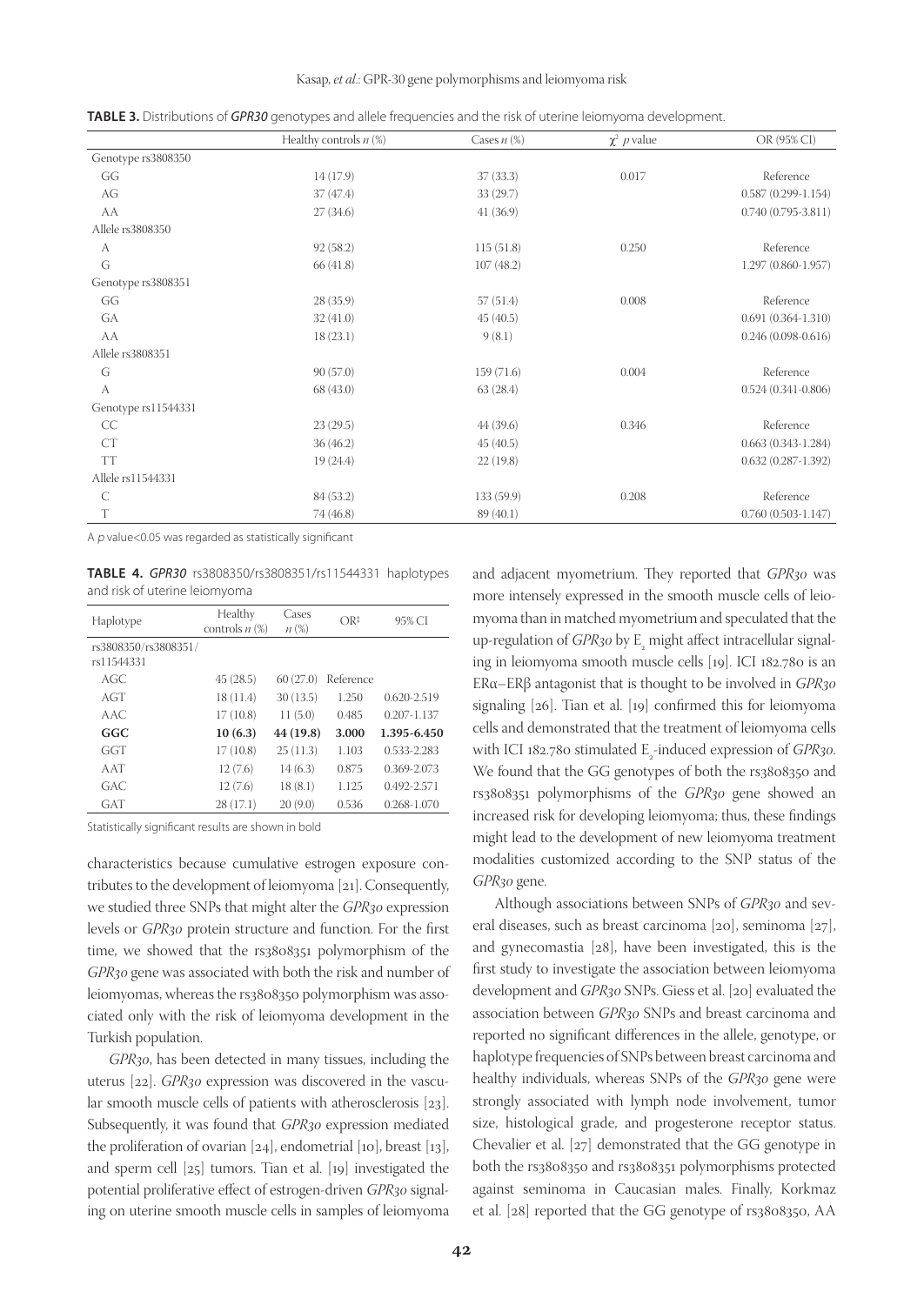|                  |           | Genotypes, $n$ $(\%)$ |           |               |                     | Alleles, $n$ $(\%)$ |               |
|------------------|-----------|-----------------------|-----------|---------------|---------------------|---------------------|---------------|
| rs3808350        | AA        | GA                    | GG        | p             | A allele            | G allele            | $\mathcal{P}$ |
| Leiomyoma number |           |                       |           |               |                     |                     |               |
| Control          | 28(35.4)  | 37(46.8)              | 14(17.7)  | 0.075         | 93 (58.9)           | 65(41.1)            | 0.261         |
|                  | 22(33.3)  | 21(31.8)              | 23(34.8)  |               | 65(49.2)            | 67(50.8)            |               |
| >1               | 18 (40.9) | 12(27.3)              | 14(31.8)  |               | 48(54.5)            | 40(45.5)            |               |
|                  |           | Genotypes, $n$ $(\%)$ |           |               |                     | Alleles, $n$ $(\%)$ |               |
| Rs3808351        | GG        | GA                    | AA        | $\mathcal{P}$ | G allele            | A allele            | p             |
| Leiomyoma number |           |                       |           |               |                     |                     |               |
| Control          | 29(36.7)  | 32(40.5)              | 18(22.8)  | 0.028         | 90(57.0)            | 68 (43.0)           | 0.011         |
|                  | 34(51.5)  | 29(43.9)              | 3(4.5)    |               | 97(73.5)            | 35(26.5)            |               |
| >1               | 22(50.0)  | 16(36.4)              | 6(13.6)   |               | 60(68.2)            | 28(31.8)            |               |
| Rs11544331       |           | Genotypes, $n$ $(\%)$ |           |               | Alleles, $n$ $(\%)$ |                     |               |
|                  | CC        | CT                    | <b>TT</b> | p             | $C$ allele          | T allele            | p             |
| Leiomyoma number |           |                       |           |               |                     |                     |               |
| Control          | 23(29.1)  | 36(45.6)              | 20(25.3)  |               | 82 (51.9)           | 76(48.1)            |               |
| 1                | 23(34.8)  | 31(47.0)              | 12(18.2)  | 0.258         | 77(58.3)            | 55 (41.7)           | 0.187         |
| >1               | 21(47.7)  | 14(31.8)              | 9(20.5)   |               | 56(63.6)            | 32(36.4)            |               |

**TABLE 5.** Genotype and allele frequencies of *GPR30* in patients categorized according to uterine leiomyoma number

 $p$ <0.05 was regarded as statistically significant.

genotype of rs3808351, G allele of rs3808350, and A allele of rs3808351 increased the risk of gynecomastia in a Turkish population.

In our study, the G allele of rs3808351 was frequently seen in leiomyoma patients. The GG genotype of both the rs3808350 and rs3808351 polymorphisms and GGC haplotype increased the risk of developing leiomyoma. Our findings are consistent with those of Korkmaz et al. [28] and with the SNP location, which might explain the changes in *GPR30* expression described by Tian et al. [19].

Hereditability studies conducted in several European countries showed that genetic factors were responsible for 26% to 69% of leiomyoma [29,30]. Consequently, new gene interactions strongly related to the pathways of leiomyoma etiology were hypothesized to be involved in this complex disease. The first genome-wide association study of leiomyoma was subsequently conducted in a Japanese population and revealed three SNPs that have strong associations with leiomyoma [31]. Edwards et al. [32] replicated these findings and tested related SNPs for associations with leiomyoma characteristics; they observed a strong association between SNPs of *BET1L* and intramural leiomyoma and between SNPs of *TNRC6B* and larger leiomyomas in a European–American population. New data from a genome-wide association study suggested that SNPs of the *COL6A3* and *COL13A* genes affect the susceptibility to leiomyoma development and characteristics in African–American and European–American populations [33]. Supporting this finding, a polymorphism of the *MMP-1* gene affecting collagen remodeling in the myometrium was suggested to be a potential risk factor for developing leiomyoma in a Russian population [34]. In a Turkish population, the effects of the *PON1* gene Q192 variant [35] and *ACE1* gene I/D polymorphism were investigated in

leiomyoma patients, and an association between the *PON1* gene Q192 variant and risk of developing leiomyoma was found [36]. In these two studies conducted in Turkish populations, the *PON1* gene Q192 variant and *ACE1* gene I/D polymorphism were found to be unrelated to tumor size or number [35,36]. We showed that the rs3808351 polymorphism of the *GPR30* gene was associated with the risk and number of leiomyoma, whereas the rs3808350 polymorphism was associated only with the risk of developing leiomyoma in a Turkish population. Because the number of patients in the leiomyoma subgroups was insufficient to perform an adequate statistical analysis, we were unable to analyze the association between myoma localization (intramural, subserosal, and submucosal) and SNPs of *GPR30.*

Regarding estrogen as the main promoter of leiomyoma development, genetic polymorphisms of genes for estrogen-metabolizing enzymes, such as *COMT*, *CYP1A1*, and *CYP1B1*, were studied in a Chinese Han population, which found that SNPs of these genes were associated with the risk of developing leiomyoma [37]. By contrast, Ateş et al. [38] found that the *COMT* Val158Met polymorphism was not related to the risk of leiomyoma development in Turkey, although larger leiomyomas were associated with this polymorphism. Similarly, an SNP of the *CYP17* gene, which encodes an enzyme for estrogen biosynthesis, did not increase the risk of developing leiomyoma in black women in Barbados, whereas estrogen levels and BMI were found to be contributing risk factors [39]. Our findings are consistent with the literature in terms of an association between estrogen levels and leiomyoma development, but our findings did not support an association between BMI and leiomyoma development or between the rs3808350, rs3808351, and rs11544331 genotype frequencies and leiomyoma volume.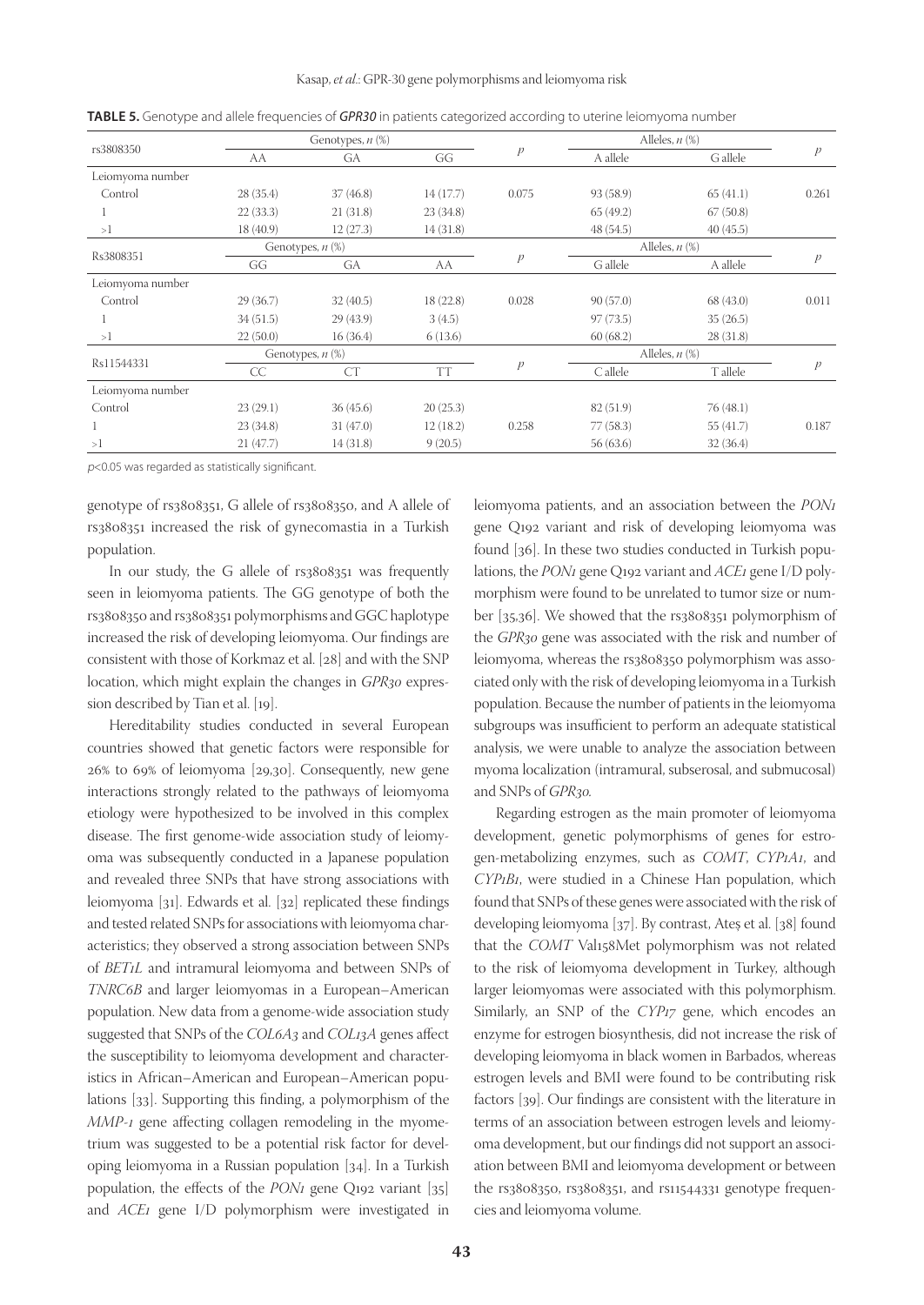# CONCLUSION

The findings of this study support the contribution of increased  $\mathbb{E}_{\mathbb{E}_{2}}$  levels and genetic factors to the pathogenesis of leiomyoma.

## ACKNOWLEDGEMENTS

We thank Sevim Karakaş Çelik for helping with the statistical analysis.

# DECLARATION OF INTERESTS

The authors declare no competing interests.

# REFERENCES

- Baird DD, Dunson DB, Hill MC, Cousins D, Schectman JM. High cumulative incidence of uterine leiomyoma in black and white women: Ultrasound evidence. Am J Obstet Gynecol. 2003;188(1):100-107. http://dx.doi.org/10.1067/mob.2003.99.
- 2. Ekin M, Cengiz H, Öztürk E, Kaya C, Yasar L, Savan K. Genitourinary symptoms and their effects on quality of life in women with uterine myomas. Int Urogynecol J. 2014;25(6):807-810 http://dx.doi.org/10.1007/s00192-013-2295-4.<br>Flake GP, Andersen J, Dixon I
- 3. Flake GP, Andersen J, Dixon D. Etiology and pathogenesis of uterine leiomyomas: A review. Environ Health Perspect. 2003;111(8):1037-1054. http://dx.doi.org/10.1289/ehp.5787.
- 4. Grandien K, Berkenstam A, Gustafsson JA. The estrogen receptor gene: Promoter organization and expression. Int J Biochem Cell Biol. 1997;29(12):1343-1369 http://dx.doi.org/10.1016/S1357-2725(97)89967-0.
- 5. Pedram A, Razandi M, Levin ER. Nature of functional estrogen receptors at the plasma membrane. Mol Endocrinol. 2006;20(9):1996-2009. http://dx.doi.org/10.1210/me.2005-0525.
- 6. Revankar CM, Cimino DF, Sklar LA, Arterburn JB, Prossnitz ER. A transmembrane intracellular estrogen receptor mediates rapid cell signaling. Science. 2005;307(5715):1625-1630. http://dx.doi.org/10.1126/science.1106943.
- 7. Otto C, Rohde-Schulz B, Schwarz G, Fuchs I, Klewer M, Brittain D,et al. G protein-coupled receptor 30 localizes to the endoplasmic reticulum and is not activated by estradiol. Endocrinology. 2008;149(10):4846-4856. http://dx.doi.org/10.1210/en.2008-0269.
- 8. Hewitt SC, Harrell JC, Korach KS. Lessons in estrogen biology from knockout and transgenic animals. Annu Rev Physiol. 2005;67:285-308. http://dx.doi.org/10.1146/annurev.physiol.67.040403.115914.
- 9. Dennis MK, Burai R, Ramesh C, Petrie WK, Alcon SN, Nayak TK, et al. In vivo effects of a *GPR30* antagonist. Nat Chem Biol. 2009;5(6):421-427. http://dx.doi.org/10.1038/nchembio.168.
- 10. Smith HO, Leslie KK, Singh M, Qualls CR, Revankar CM, Joste NE, et al. *GPR30*: A novel indicator of poor survival for endometrial carcinoma. Am J Obstet Gynecol. 2007;196(4):386.e1-9; discussion 386.e9-11.
- Huang GS, Gunter MJ, Arend RC, Li M, Arias-Pulido H, Prossnitz ER, et al. Co-expression of *GPR30* and ERbeta and their association with disease progression in uterine carcinosarcoma. Am J Obstet Gynecol. 2010;203(3):242.e1-5. http://dx.doi.org/10.1016/j.ajog.2010.04.046.
- 12. Plante BJ, Lessey BA, Taylor RN, Wang W, Bagchi MK, Yuan L, et al. G protein-coupled estrogen receptor (GPER) expression in normal and abnormal endometrium. Reprod Sci. 2012;19(7):684-693. http://dx.doi.org/10.1177/1933719111431000.
- 13. Filardo EJ, Graeber CT, Quinn JA, Resnick MB, Giri D,

DeLellis RA, et al. Distribution of *GPR30*, a seven membrane-spanning estrogen receptor, in primary breast cancer and its association with clinicopathologic determinants of tumor progression. Clin Cancer Res. 2006;12(21):6359-6366. http://dx.doi.org/10.1158/1078-0432.CCR-06-0860.

- 14. He YY, Cai B, Yang YX, Liu XL, Wan XP. Estrogenic G protein-coupled receptor 30 signaling is involved in regulation of endometrial carcinoma by promoting proliferation, invasion potential, and interleukin-6 secretion via the MEK/ERK mitogen-activated protein kinase pathway. Cancer Sci. 2009;100(6):1051-1061. http://dx.doi.org/10.1111/j.1349-7006.2009.01148.x.
- 15. Tica AA, Dun EC, Tica OS, Gao X, Arterburn JB, Brailoiu GC, et al. G protein-coupled estrogen receptor 1-mediated effects in the rat myometrium. Am J Physiol Cell Physiol. 2011;301(5):C1262-1269. http://dx.doi.org/10.1152/ajpcell.00501.2010.
- 16. Welsh T, Johnson M, Yi L, Tan H, Rahman R, Merlino A, et al. Estrogen receptor (ER) expression and function in the pregnant human myometrium: Estradiol via ERα activates ERK1/2 signaling in term myometrium. J Endocrinol. 2012;212(2):227-238. http://dx.doi.org/10.1530/JOE-11-0358.
- Hermon TL, Moore AB, Yu L, Kissling GE, Castora FJ, Dixon D. Virchows Arch. Estrogen receptor alpha (ERalpha) phospho-serine-118 is highly expressed in human uterine leiomyomas compared to matched myometrium. 2008;453(6):557-569.
- 18. Jakimiuk AJ, Bogusiewicz M, Tarkowski R, Dziduch P, Adamiak A, Wróbel A, et al. Estrogen receptor alpha and beta expression in uterine leiomyomas from premenopausal women. Fertil Steril. 2004;82:1244-1249. http://dx.doi.org/10.1016/j.fertnstert.2004.02.130.
- Tian R, Wang Z, Shi Z, Li D, Wang Y, Zhu Y, et al. Differential expression of G-protein-coupled estrogen receptor-30 in human myometrial and uterine leiomyoma smooth muscle. Fertil Steril. 2013;99(1):256-263. http://dx.doi.org/10.1016/j.fertnstert.2012.09.011.
- 20. Giess M, Lattrich C, Springwald A, Goerse R, Ortmann O, Treeck O. *GPR30* gene polymorphisms are associated with progesterone receptor status and histopathological characteristics of breast cancer patients. J Steroid Biochem Mol Biol. 2010;118(1-2):7-12. http://dx.doi.org/10.1016/j.jsbmb.2009.09.001.
- 21. Andersen J. Growth factors and cytokines in uterine leiomyomas. Semin Reprod Endocrinol. 1996;14(3):269-282. http://dx.doi.org/10.1055/s-2007-1016336.
- 22. Olde B, Leeb-Lundberg LM. *GPR30*/GPER1: Searching for a role in estrogen physiology. Trends Endocrinol Metab. 2009;20(8):409-416. http://dx.doi.org/10.1016/j.tem.2009.04.006.
- 23. Haas E, Meyer MR, Schurr U, Bhattacharya I, Minotti R, Nguyen HH, et al. Differential effects of 17beta-estradiol on function and expression of estrogen receptor alpha, estrogen receptor beta, and *GPR30* in arteries and veins of patients<br>with atherosclerosis. Hypertension.  $2007;49(6):1358-1363$ . with atherosclerosis. Hypertension. 2007;49(6):1358-1363. http://dx.doi.org/10.1161/HYPERTENSIONAHA.107.089995.
- 24. Smith HO, Arias-Pulido H, Kuo DY, Howard T, Qualls CR, Lee SJ, et al. *GPR30* predicts poor survival for ovarian cancer. Oncol. 2009;114(3):465-471. http://dx.doi.org/10.1016/j.ygyno.2009.05.015.
- 25. Sirianni R, Chimento A, Ruggiero C, De Luca A, Lappano R, Andò S, et al. Endocrinology. The novel estrogen receptor, G protein-coupled receptor 30, mediates the proliferative effects induced by 17beta-estradiol on mouse spermatogonial GC-1 cell line. 2008;149(10):5043-5051.
- 26. Kleuser B, Malek D, Gust R, Pertz HH, Potteck H. 17-Betaestradiol inhibits transforming growth factor-beta signaling and function in breast cancer cells via activation of extracellular signal-regulated kinase through the G protein-coupled receptor 30. Mol Pharmacol. 2008;74(6):1533-1543. http://dx.doi.org/10.1124/mol.108.046854.
- 27. Chevalier N, Paul-Bellon R, Camparo P, Michiels JF, Chevallier D, Fénichel P. Genetic variants of GPER/*GPR30*, a novel estrogen-related G protein receptor, are associated with human seminoma. Int J Mol Sci. 2014;15(1):1574-1589. http://dx.doi.org/10.3390/ijms15011574.